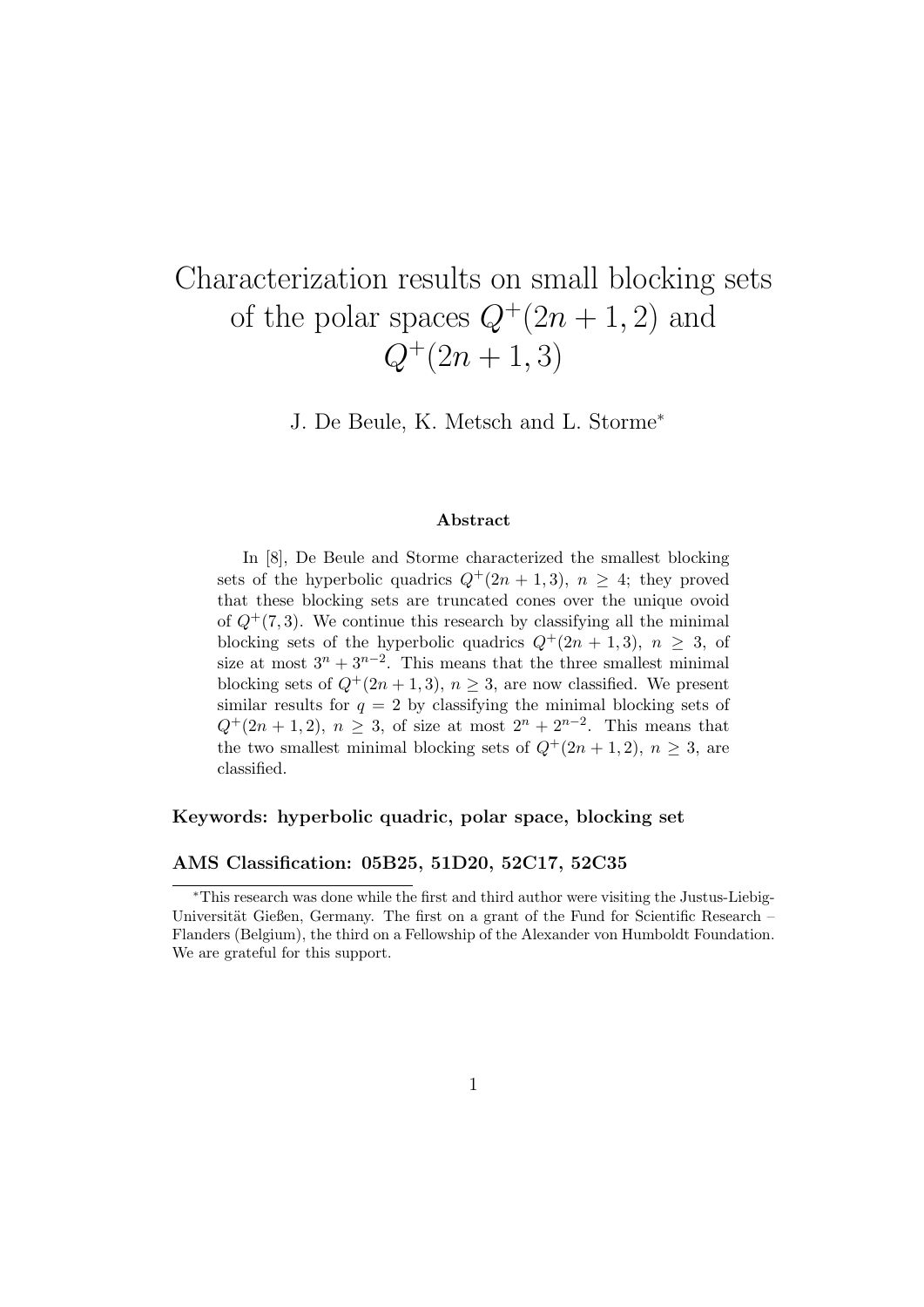### 1 Introduction

The *finite classical polar spaces* are the non-singular symplectic polar spaces  $W(2n+1, q)$ , the non-singular parabolic quadrics  $Q(2n, q)$ ,  $n > 2$ , the nonsingular elliptic and hyperbolic quadrics  $Q^-(2n+1, q)$ ,  $n \geq 2$ , and  $Q^+(2n+1, q)$ 1, q),  $n \geq 1$ , and the non-singular hermitian varieties  $H(d, q^2)$ ,  $d \geq 3$ . For q even, the parabolic polar spaces  $Q(2n, q)$  are isomorphic to the symplectic polar spaces  $W(2n-1, q)$ .

The generators of a classical polar space are the subspaces of maximal dimension contained in these polar spaces. If the generators are of dimension  $r-1$ , then the polar space is said to be of rank r.

A blocking set of a finite classical polar space  $P$  is a set of points intersecting every generator in at least one point. A blocking set  $B$  of  $\mathcal P$  is called *minimal* when no proper subset of B still is a blocking set of  $\mathcal{P}$ .

In recent years, much research has been done to classify blocking sets of the classical finite polar spaces. We refer to [13] for a survey of the known results. For recent results, we also refer to [4, 5, 6, 7, 14].

An *ovoid*  $\mathcal O$  of a classical polar space  $\mathcal P$  is a set of points of  $\mathcal P$  such that every generator contains exactly one point of  $\mathcal{O}$ .

One of the main problems in the theory of ovoids is the problem of the existence of ovoids of the hyperbolic quadrics  $Q^+(2n+1, q)$ ,  $n > 3$ . Only for  $q = 2$  and  $q = 3$  is it known that the quadrics  $Q^+(2n+1, q)$ ,  $n > 3$ , have no ovoids [1, 11, 15]. The known fact of the non-existence of ovoids of  $Q^+(2n+1, 2)$ ,  $n > 3$ , and of ovoids of  $Q^+(2n+1, 3)$ ,  $n > 3$ , now implies the question of the characterization of the smallest blocking sets of these quadrics.

To state the results we need the notion of truncated cones. Consider in  $PG(d, q)$  two skew subspaces U and V, and let M be a set of points of U. If  $M \neq \emptyset$ , then the *cone VM* with vertex V and base M is the union of the subspaces  $\langle V, P \rangle$  with  $P \in M$ . If  $M = \emptyset$ , then the cone VM is by definition equal to V. The *truncated cone*  $V^*M$  with vertex V and base M is obtained from the cone by removing the points of  $V$ .

In [8], De Beule and Storme characterized the smallest blocking sets of  $Q^+(2n+1,3)$ ,  $n > 3$ . They proved that these blocking sets have size  $q^{n} + q^{n-3}$ , and that the blocking sets of size  $3^{n} + 3^{n-3}$  are truncated cones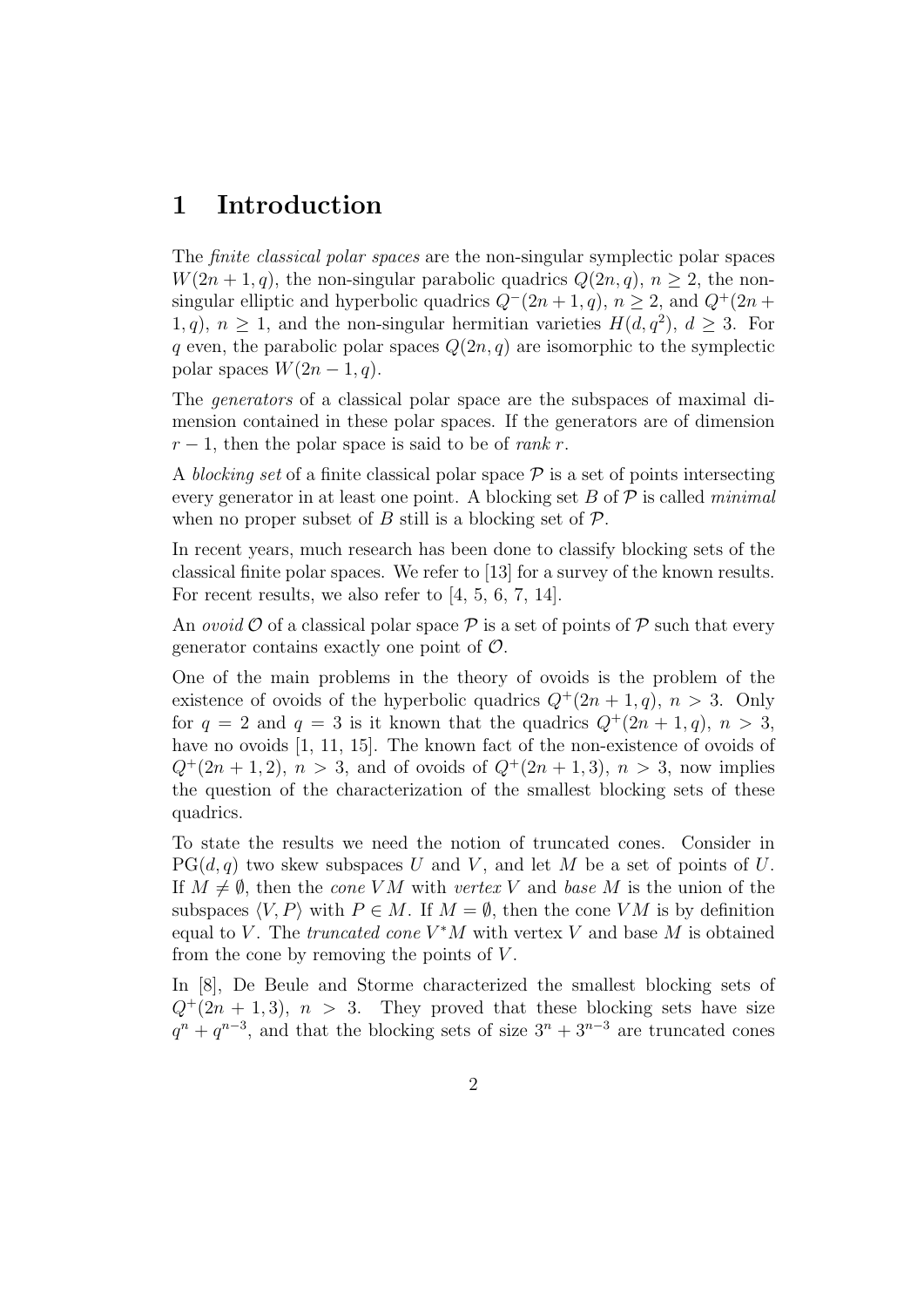$\pi_{n-4}^* \mathcal{O} = \pi_{n-4} \mathcal{O} \setminus \pi_{n-4}$ , with vertex  $\pi_{n-4}$  and base  $\mathcal{O}$ , where  $\pi_{n-4}$  is an  $(n-4)$ dimensional space contained in  $Q^+(2n+1,3)$ , and where  $\mathcal O$  is an ovoid of  $Q^+(7,3) \subseteq \pi_{n-4}^{\perp}$ , with  $\perp$  the orthogonal polarity defined by  $Q^+(2n+1,3)$ .

We continue this research by classifying all minimal blocking sets of  $Q^+(2n+1)$ 1, 3) of size at most  $3^n + 3^{n-2}$ . This amounts to a classification of three types of blocking sets. The smallest blocking sets are the truncated cones  $\pi_{n-4}^* \mathcal{O}$ of size  $3^n + 3^{n-3}$  described by De Beule and Storme, and the third smallest ones are the truncated cones  $\pi_{n-3}^*$ , with  $\mathcal O$  an ovoid of  $Q^+(5,3)$ , having size  $3^{n} + 3^{n-2}$ . Note that  $Q^{+}(5,3)$  has two ovoids. The first type of ovoid is the 3-dimensional elliptic quadric, corresponding under the Klein correspondence to a regular spread and hence to the Desarguesian projective plane  $PG(2, 9)$ . The second type of ovoid is equal to a set  $(Q^-(3,3)\backslash C)\cup C^{\perp}$ , where  $Q^-(3,3)$  is a 3-dimensional elliptic quadric contained in  $Q^+(5, 3)$  and where C is a conic contained in  $Q^-(3,3)$ . Here  $\perp$  is the polarity related to  $Q^+(5,3)$ . This ovoid corresponds under the Klein correspondence to a derived spread giving the Hall plane of order 9.

The second smallest minimal blocking sets have size  $3^n + 2 \cdot 3^{n-3}$ , and are described in the following way.

We construct a blocking set in the quadrics  $Q^+(2n+1, q)$ ,  $n \geq 3$ . First we explain the construction for  $n = 3$ .

**Example 1.1** Consider the tangent hyperplane  $P^{\perp}$  for a point  $P \in Q^+(7, q)$ . This hyperplane meets  $Q^+(7, q)$  in a cone with vertex P and base a hyperbolic quadric  $Q^+(5,q)$ . Let S be a solid in  $P^{\perp}$  meeting  $Q^+(7,q)$  in a 3dimensional elliptic quadric  $Q^-(3, q)$ . Then  $S^{\perp}$  is a solid meeting  $Q^+(7, q)$  in a 3-dimensional elliptic quadric  $Q^-(3, q)^\perp$  containing P and P lies on  $q^2 + 1$ lines meeting this  $Q^-(3, q)$  in S. Let  $P Q^-(3, q)$  be the cone with vertex P and base  $Q^-(3, q)$ .

The point set  $B = ((PQ^{-}(3, q) \setminus Q^{-}(3, q)) \cup Q^{-}(3, q)^{\perp}) \setminus \{P\}$  is a minimal blocking set B of  $Q^+(7,q)$  of size  $q^3+q-1$ .

Now we consider the general case  $n \geq 3$ . Consider an  $(n-4)$ -dimensional subspace  $\pi_{n-4}$  contained in the hyperbolic quadric  $Q^+(2n+1, q)$ , and consider in its quotient geometry  $Q^+(7, q)$  with respect to  $Q^+(2n+1, q)$  the blocking set B. Then the truncated cone  $\pi_{n-4}^*B$  is a minimal blocking set of size  $q^n + q^{n-2} - q^{n-3}.$ 

For  $q = 3$ , these blocking sets are blocking sets of size  $3^n + 2 \cdot 3^{n-3}$ .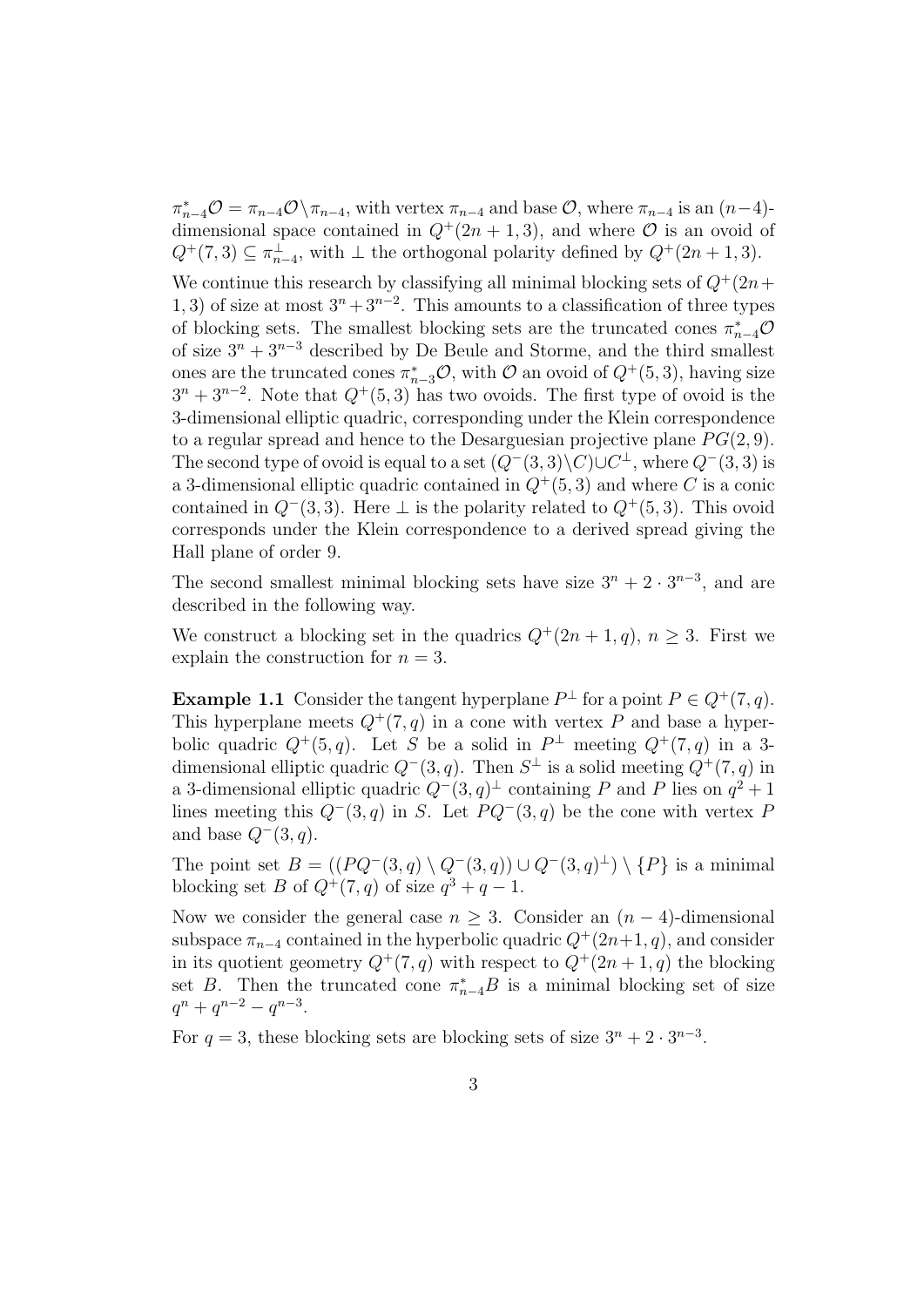For  $Q^+(2n+1,2)$ , we prove similar results. We characterize all minimal blocking sets of size at most  $2^{n} + 2^{n-2}$ . We prove that they are either a blocking set of size  $2^n + 2^{n-3}$  which is a truncated cone  $\pi_{n-4}^*$ O over an ovoid O of  $Q^+(7,2)$ , or a blocking set of size  $2^n + 2^{n-2}$  which is a truncated cone  $\pi_{n-3}^*Q^-(3,2).$ 

We first present some general results. Then the classification for  $q = 3$  is given, and the article ends with the classification results for  $q = 2$ . We use later on that  $Q^+(7,3)$  has a unique ovoid [12]; this ovoid lives in fact in a 6-dimensional parabolic quadric  $Q(6, 3)$  contained in  $Q^+(7, 3)$ .

### 2 General results

We state here only two easy results that hold for general  $q$  and that might be useful in other situations as well.

**Lemma 2.1** Let B be a minimal blocking set of  $Q^+(2n+1, q)$ ,  $n \geq 3$ , and suppose that  $|B| = q^n + \delta$  with  $\delta \leq q^{n-2}$ .

- (a) If  $P \in B$ , then  $|P^{\perp} \cap B| \leq \delta$ .
- (b) Let  $R \in Q^+(2n+1,q) \setminus B$ . If R lies on a totally singular line with exactly  $t > 0$  points in B, then  $|R^{\perp} \cap B| \leq tq^{n-1} + \delta$ .

**Proof.** (a) As B is minimal, there exists a generator  $\pi$  on P meeting B only in P. This generator has  $q^n$  hyperplanes not containing P. Each such hyperplane  $H$  lies in a second generator, which must meet  $B$ . Clearly different hyperplanes H yield different points of B, since no point of B (except for  $P$ ) can be perpendicular to  $\pi$ .

(b) Let l be a totally singular line on R meeting B in exactly  $t > 0$  points. Assume that all generators on  $l$  meet  $B$  again in a point outside  $l$ . Then the planes of  $Q^+(2n+1, q)$  on l meeting B in a point outside l give a blocking set of the  $Q^+(2n-3, q)$  seen in the quotient geometry on l. Thus, there are at least  $q^{n-2}+1$  such planes. Hence each point of  $l \cap B$  is perpendicular to at least  $q^{n-2}+1$  further points of B, but this contradicts (a). Hence, there exists a generator  $\pi$  on l meeting B only in the t points of  $l \cap B$ . Then  $\pi$  contains  $(q-t)q^{n-1}$  hyperplanes not containing P nor any of the points of  $\pi \cap B = l \cap B$ . As in (a) this implies that  $|R^{\perp} \cap B| \leq |B| - (q - t)q^{n-1} = tq^{n-1} + \delta.$   $\Box$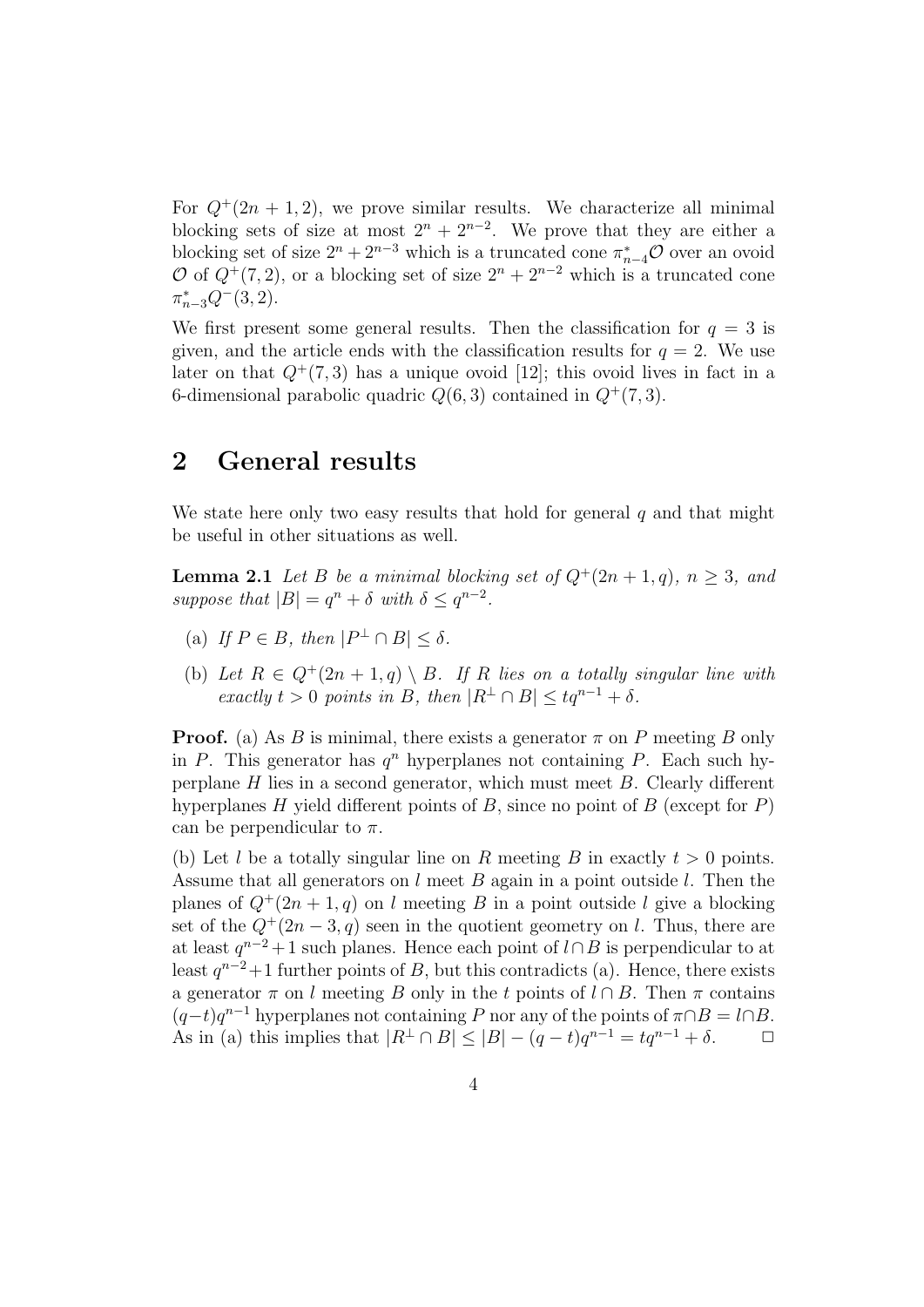**Corollary 2.2** Let B be a minimal blocking set of  $Q^+(2n+1, q)$ ,  $n \geq 3$ , and suppose that  $|B| = q^n + \delta$  with  $\delta \leq q^{n-2}$ . Consider a point  $R \in Q^+(2n+1, q)$ with  $R \notin B$ .

Then the lines of  $Q^+(2n+1, q)$  on R that meet B form a minimal blocking set of the quadric  $Q^+(2n-1, q)$  seen in the quotient geometry of R in  $R^{\perp} \cap$  $Q^+(2n+1, q)$ . Hence, there are at least  $q^{n-1}+1$  such lines and equality holds if and only if they form an ovoid in this quotient geometry.

**Proof.** Every generator on R contains a point of B, which lies in  $R^{\perp}$ . Thus the lines of  $Q^+(2n+1, q)$  on R meeting B block all generators on R. As we have seen in the proof of Lemma 2.1 (b), any totally isotropic line  $l$  on  $R$ meeting  $B$  lies in a generator meeting  $B$  only in points of  $l$ . This proves the minimality.  $\Box$ 

## 3 Blocking sets in  $Q^+(2n+1,3)$

In what follows, we study minimal blocking sets B of  $Q^+(2n+1, q)$ ,  $q = 3$ and  $n \geq 3$ , of size  $q^n + \delta$  with

$$
\delta \le q^{n-2}.
$$

We also assume that  $\delta \geq q^{n-3}+1$  since De Beule and Storme proved that every blocking set B of  $Q^+(2n+1,3)$ ,  $n \geq 3$ , contains at least  $q^n + q^{n-3}$ points. In case  $|B| = q^n + q^{n-3}$ , B is a truncated cone  $\pi_{n-4}^* \mathcal{O}$ , with  $\mathcal O$  and ovoid of  $Q^{+}(7,3)$ , see [8].

This ovoid of  $Q^+(7,3)$  is an ovoid of a parabolic quadric  $Q(6,3)$  contained in  $Q^+(7,3)$ . Regarding this ovoid of  $Q(6,3)$ , we will use the following properties, found by computer [10] .

**Lemma 3.1** An ovoid of  $Q(6, 3)$  is intersected by

- (1) the tangent hyperplanes to  $Q(6,3)$  in 1 or 10 points,
- (2) the 5-dimensional hyperbolic quadrics of  $Q(6, 3)$  in 10 points,
- (3) the 5-dimensional elliptic quadrics of  $Q(6, 3)$  in 7 or 16 points.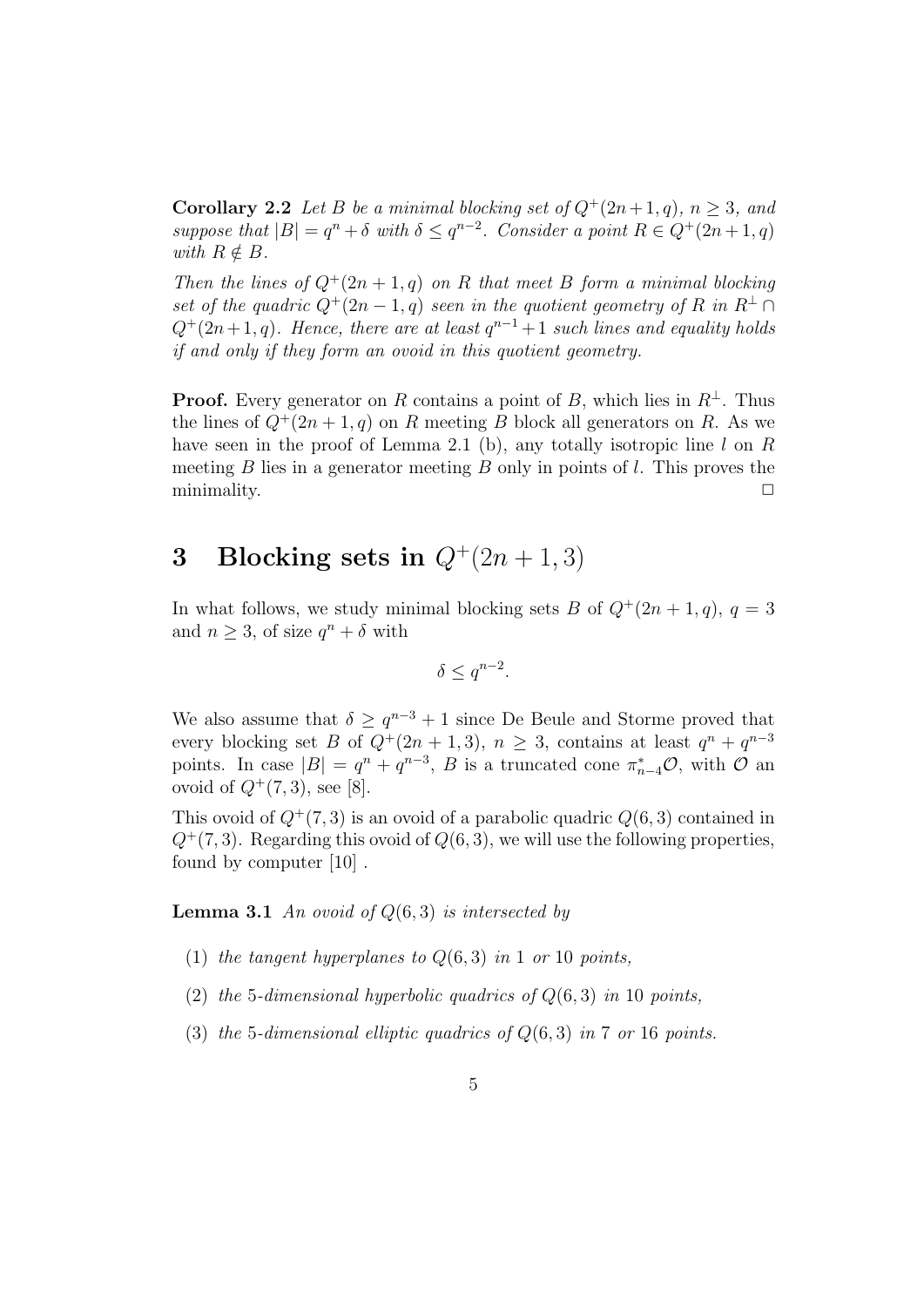**Remark 3.2** In [3], it was proven that a partial ovoid of  $Q^-(5, q)$  has size at most  $(q^3 + q + 2)/2$ . For  $q = 3$ , this reduces to the upper bound 16 on the size of a partial ovoid on  $Q^-(5, 3)$ . The preceding computer search shows that the ovoid of  $Q(6,3)$  contains partial ovoids of the largest possible size on  $Q^-(5,3)$ .

There exists a unique type of partial ovoids of size 16 on  $Q^-(5,3)$ . This partial ovoid is dual to the unique partial spread of size 16 on the Hermitian generalized quadrangle  $H(3, 9)$ . It was shown by Ebert and Hirschfeld that partial spreads of  $H(3, 9)$  have size at most 16, and that partial spreads of size 16 are projectively unique. Moreover, they can be linked to the Kummer surface [9].

Lemma 3.3 The set B does not contain a line.

**Proof.** Assume on the contrary that B contains the line l. Then l is totally isotropic since it contains at least three points of the quadric. If  $P \in \mathcal{I}$ , then P is perpendicular to the  $q + 1 = 4$  points of l and to at most  $\delta - 4$ further points in B (Lemma 2.1 (a)). Hence  $\delta \geq 4$ . As every point of  $B \setminus l$  is perpendicular to at least one point in l, we conclude that  $|B| \leq 4 + 4(\delta - 4)$ . As  $|B| = q^n + \delta$ , this shows  $3\delta \ge q^n + 12$ , that is  $\delta \ge q^{n-1} + 4$ . This is a contradiction.

**Lemma 3.4** If there exists a 3-secant l to B, and P is the point of  $l \setminus B$ , then B is a truncated cone  $P^*B'$ , where B' is a minimal blocking set in the quotient geometry  $Q^+(2n-1,q)$  of P in  $P^{\perp} \cap Q^+(2n+1,q)$ .

**Proof.** Put  $q = 3$  and let  $|B| = q^n + \delta$ , with  $\delta \leq q^{n-2}$ . For each of the three points  $P_i$ ,  $i = 1, 2, 3$ , of B on a 3-secant l, at most  $\delta$  points of B lie in its perp  $P_i^{\perp}$  (Lemma 2.1). So,

 $|(P_1^{\perp} \cup P_2^{\perp} \cup P_3^{\perp}) \cap B| \le \delta + (\delta - 3) + (\delta - 3) = 3\delta - 6.$ 

Hence, for the point  $P$  on the 3-secant  $l$  that does not lie in  $B$ , we have for  $q = 3$  that

$$
|P^{\perp} \cap B| \ge |B| - (3\delta - 6) + 3 = q^{n} - 2\delta + 9.
$$

As  $\delta \leq q^{n-2}$ , then Lemma 2.1 (b) implies that every totally singular line on  $P$  that meets  $B$  must meet  $B$  in three points.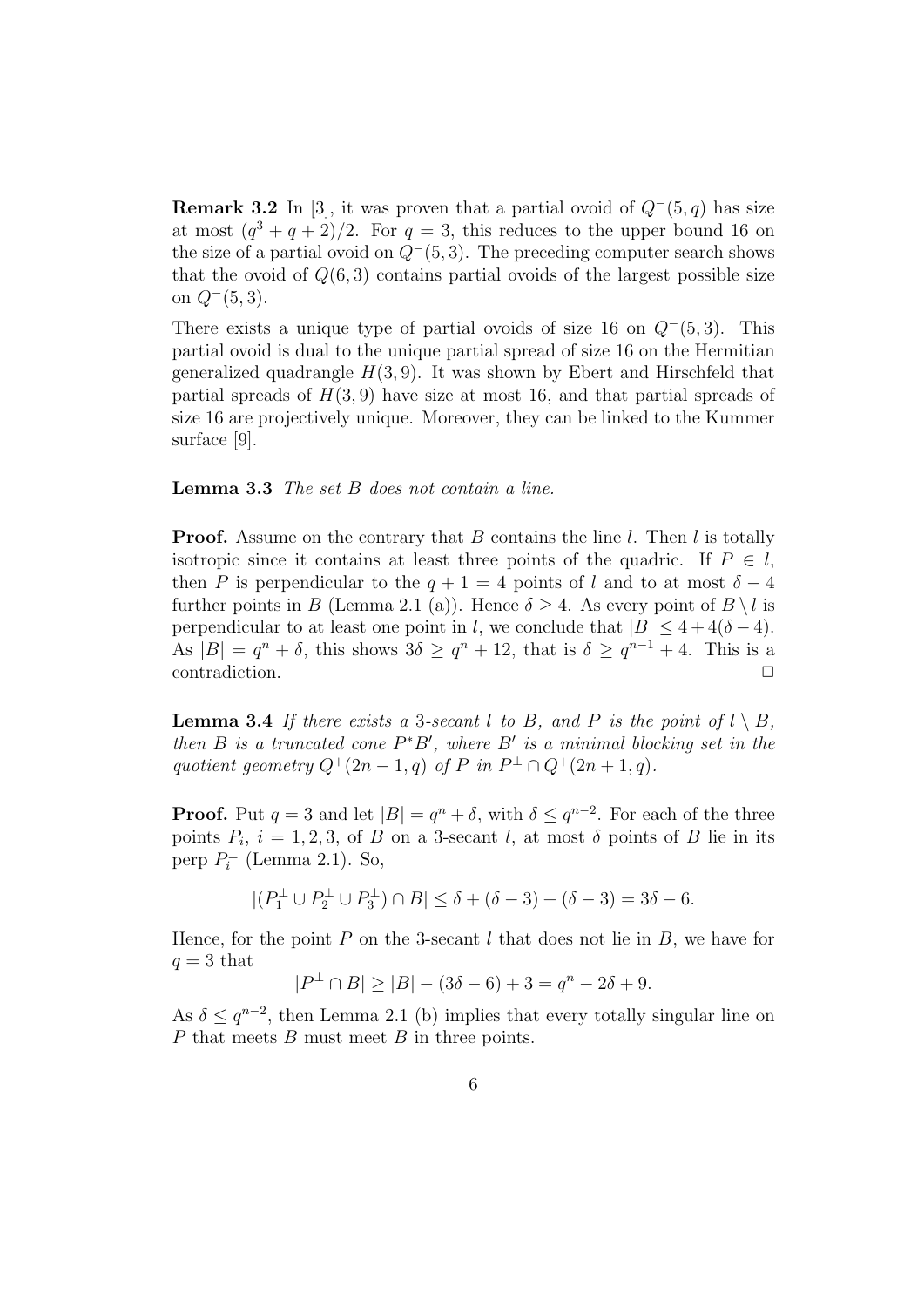If G is any generator of  $Q^+(2n+1, q)$ , then  $G' := \langle P, P^{\perp} \cap G \rangle$  is a generator and thus meets B and hence  $P^{\perp} \cap B$ . It follows that there exists a point  $X \in P^{\perp} \cap B$  such that the line PX meets G. As PX is a 3-secant, it follows that G contains a point of  $P^{\perp} \cap B$ . Hence  $P^{\perp} \cap B$  is a blocking set of  $Q^+(2n+1, q)$ , so by the minimality of B we conclude that  $B \subseteq P^{\perp}$ . As every line on  $P$  that meets  $B$  is a 3-secant, it follows that  $B$  is a truncated cone with vertex P. The base of this truncated cone must be a minimal blocking set B' of size  $|B'| = |B|/3$  in the quotient geometry  $Q^+(2n-1, q)$ of  $P^{\perp} \cap Q^+(2n+1, q)$ . □

Notation. A point  $P \in Q^+(2n+1,q) \setminus B$  with the property that every line on  $P$  that meets  $B$ , intersects  $B$  in exactly two points will be called a *special* point.

**Lemma 3.5** Suppose that there does not exist a 3-secant to  $B$ . If  $l$  is a 2-secant to B, then exactly one of the two points of  $l \setminus B$  is a special point.

**Proof.** Let  $P_1, P_2$  be the two points of  $l \cap B$ , with  $|B| = q^n + \delta$  with  $q := 3$ . Then  $P_i^{\perp}$  meets B in at most  $\delta$  points, so in  $P_1, P_2$  and in at most  $\delta - 2$  other points. Hence, for at least one of the two points  $R \in \mathcal{U} \setminus B$ , we have

$$
|R^{\perp} \cap B| \ge 2 + \frac{1}{2}(|B| - 2 - 2(\delta - 2)) = \frac{1}{2}|B| + 3 - \delta.
$$

Therefore Lemma 2.1 (b) shows that no totally singular line on R meets  $B$ in a unique point. In other words,  $R$  is a special point. As the lines on  $R$ that meet B form a blocking set in the quotient structure  $Q^+(2n-1, q)$  on R, we see that at least  $q^{n-1} + 1$  totally singular lines on R meet B; hence  $|R^{\perp} \cap B| \geq 2(q^{n-1}+1)$ . Taking into account that  $|B| \leq q^n + q^{n-2}$ , and that  $|l^{\perp} \cap B| \leq \delta \leq q^{n-2}$ , this proves that we can not have this property for both points of  $l \setminus B$ .

**Lemma 3.6** If  $n = 3$ , then B is an ovoid of  $Q^+(7, q)$ , a cone over an ovoid of  $Q^+(5, q)$  or the structure described in Example 1.1.

**Proof.** We have that  $|B| \le q^3 + q = q^3 + 3 = 30$ . If  $|B| = q^3 + 1$ , then B is an ovoid of  $Q^+(7,3)$ .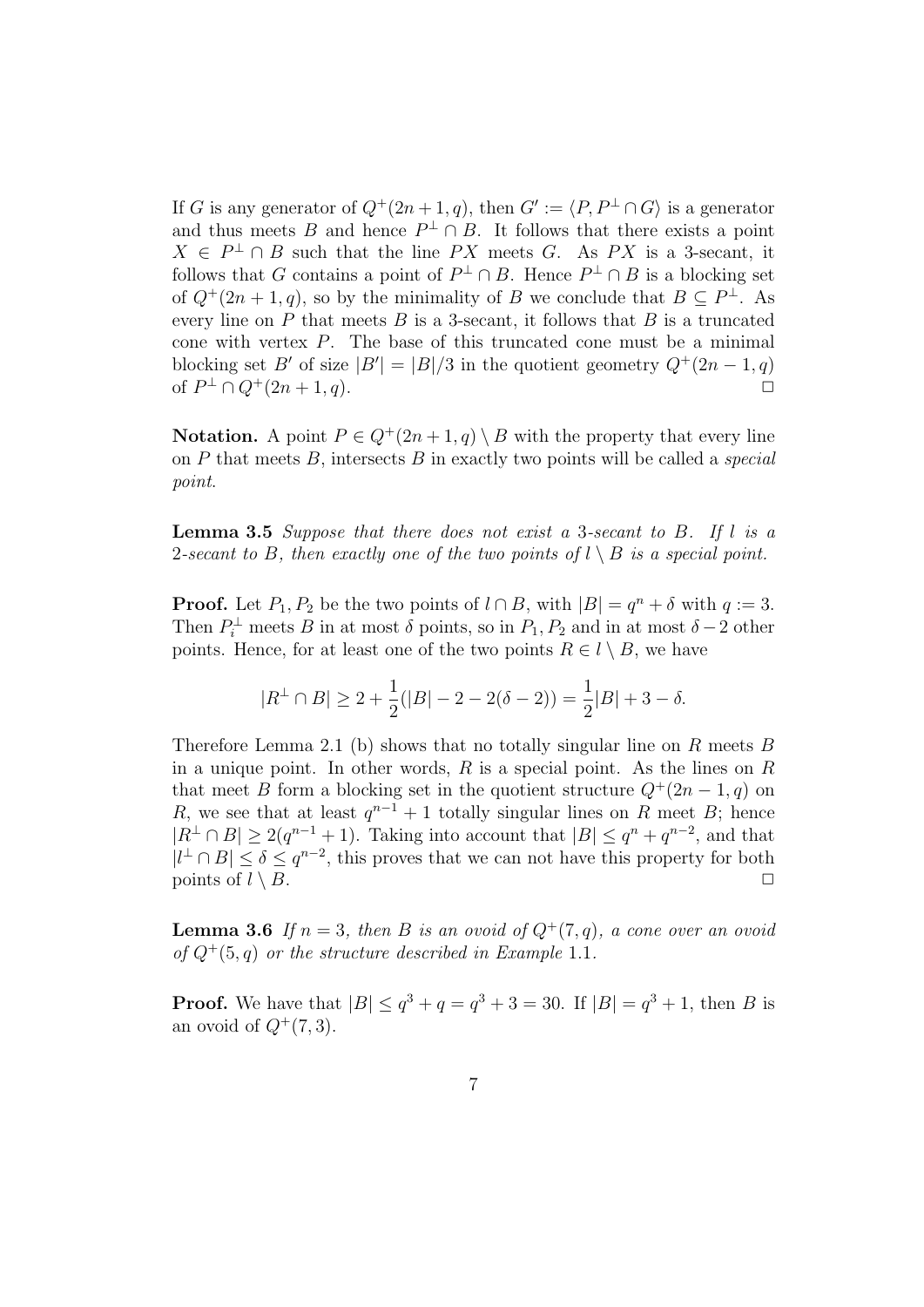Suppose then that  $|B| \geq q^3 + 2$ . If there exists a 3-secant, then Lemma 3.4 shows that there exists a point  $P \in Q^+(7,q) \setminus B$  such that B is a truncated cone with vertex P. In other words, there are  $|B|/3$  totally isotropic lines on P such that B is the union of these lines except for P. Then  $|B| = q^3 + 3$ and there are  $q^2 + 1$  such lines. It follows that these lines form an ovoid of the quadric  $Q^+(5, q)$  in the quotient geometry on P (Corollary 2.2).

For the remainder of the proof, we assume that there does not exist a 3 secant to B. We show that B is the structure described in Example 1.1. Since  $B$  is not an ovoid,  $B$  contains perpendicular points. As there do not exist 3-secants, we find a 2-secant to  $B$ , and hence a special point (Lemma 3.5). Assume that two of the 2-secants to B on P are perpendicular. Then the four points of  $B$  on these two lines are pairwise perpendicular, but this contradicts Lemma 2.1 (a). Hence, any two 2-secants to  $B$  on  $P$  are nonperpendicular, which implies that the 2-secants to B on P form an ovoid of the hyperbolic quadric  $Q^+(5,3)$  seen in the quotient geometry of B. Hence, there are  $q^2 + 1$  such 2-secants through P and  $|P^{\perp} \cap B| = 2(q^2 + 1) = 20$ . Consequently,  $|B \setminus P^{\perp}| = |B| - 20 \leq 10$ .

Let  $l_1, \ldots, l_{10}$  be the 2-secants to B on P, and let  $P_i$  be the second point of  $l_i$  not in B. The only points of  $B \cap P^{\perp}$  that are perpendicular to  $P_i$  are the two points of B on the line  $l_i$  (since  $l_i$  and  $l_j$ ,  $i \neq j$ , are not perpendicular). Corollary 2.2 shows that at least  $q^2 = 9$  lines on  $P_i$  meet B in a point outside  $P^{\perp}$ .

Assume that the points  $P_i$ ,  $i = 1, ..., 10$ , span more than a 3-space. Then take five points  $P_i$  spanning a 4-space S. Since each point  $P_i$  is perpendicular to at least 9 of the, at most, 10 points of  $B \setminus P^{\perp}$ , it follows that at least 5 points of  $B \setminus P^{\perp}$  lie in the polar space of the five points  $P_i$ , and thus in the plane  $S^{\perp}$ . So three of the five points of B in  $S^{\perp}$  are collinear. But we are in the situation that there do not exist 3-secants to  $B$ , a contradiction. Hence, the points  $P_i$  span a subspace S of dimension three.

As the lines  $l_i = PP_i$  form an ovoid in the quotient geometry on P, we have  $P \notin S$  and the ovoid is an elliptic quadric  $Q^-(3, q)$ . In other words, the  $q^2 + 1$  points  $P_i$  are the points of  $S \cap Q^+(7,q) = Q^-(3,q)$  for some elliptic 3-subspace. In the cone with vertex P over this  $Q^-(3, q)$ , we see the 10 points  $P_i$ , the point P, and the 20 points of B, and that are all points of  $Q^+(7, q)$ in this cone.

Consider any point  $X \in B \backslash P^{\perp}$ . Then  $X^{\perp}$  meets  $\langle S, P \rangle$  in an elliptic 3-space.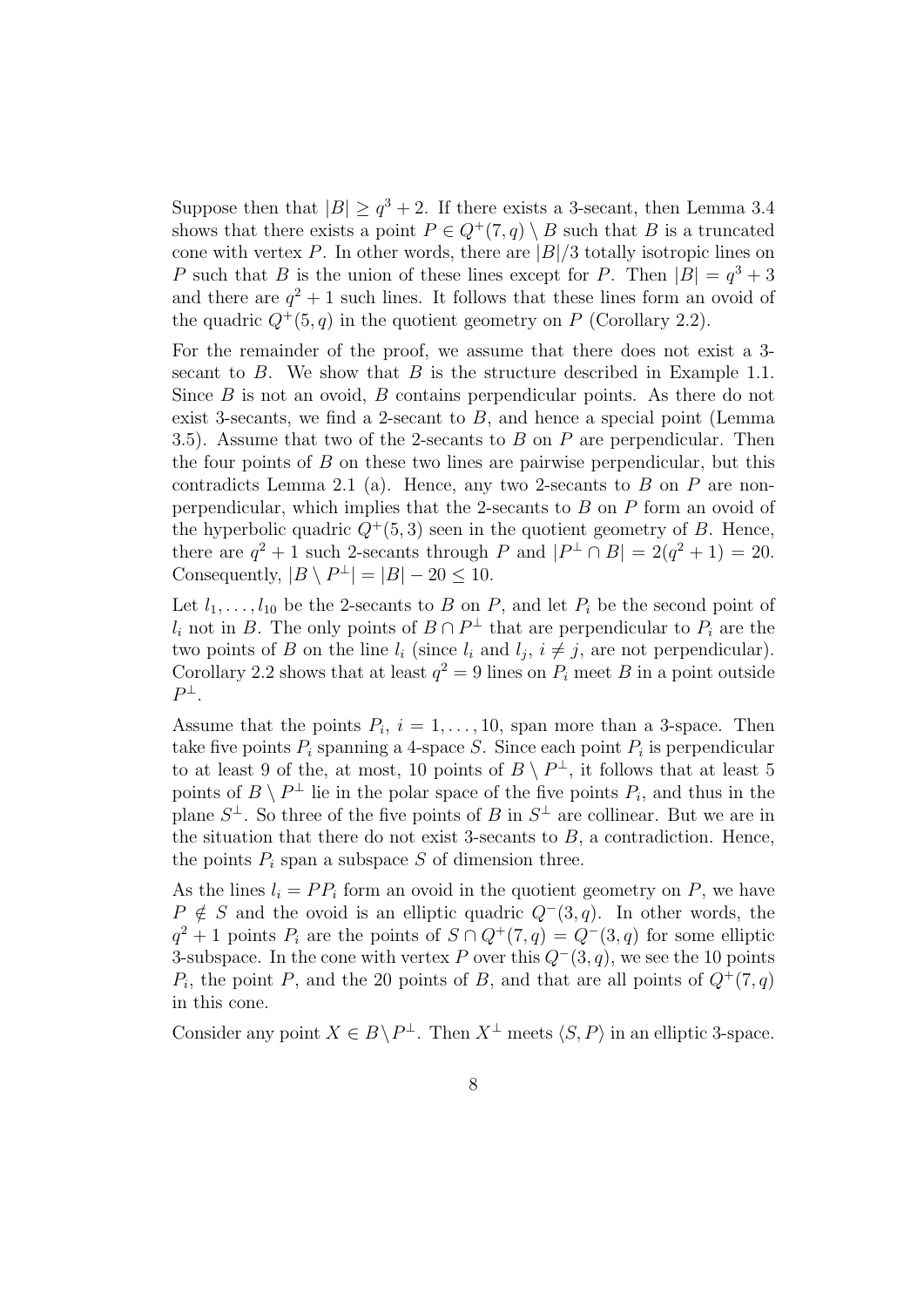If this would not be  $S$ , then it would meet  $S$  in at most a conic, so  $X$  would be perpendicular to at most four points  $P_i$  and thus perpendicular to at least six points of  $B \cap P^{\perp}$  since the elliptic 3-space  $X^{\perp} \cap \langle S, P \rangle$  has 10 points in  $Q^+(7,q)$ . This contradicts Lemma 2.1 (a). Hence, all points of  $B \setminus P^{\perp}$  lie in  $S^{\perp}$ . So B is a subset of the blocking set described in Example 1.1. As B as well as Example 1.1 are minimal blocking sets, they are equal.  $\Box$ 

Lemma 3.7 The number of points lying only on 2-secants to B is at most 1  $\frac{1}{2}|B|(\delta-1)/(q^{n-1}+1)$ . For  $n=4$ , this implies that there are at most 12 such points.

**Proof.** Since every point of B is perpendicular to at most  $\delta$  points of B, the number of 2-secants is at most  $\frac{1}{2}|B|(\delta - 1)$ . A point lying only on 2-secants lies on at least  $q^{n-1} + 1$  different 2-secants, because these 2-secants form a blocking set of the  $Q^+(2n-1, q)$  seen in the quotient geometry on that point.  $\Box$ 

**Lemma 3.8** Suppose that the point  $P \in Q^+(2n+1,q) \setminus B$  only lies on 2-secants to B. If  $n = 4$ , then the 2-secants on P form an ovoid in the  $Q^+(2n-1,q)$  of the quotient geometry at P.

Proof. The 2-secants on P form an ovoid if and only if they are pairwise not perpendicular.

Assume that there exist two 2-secants on  $P$  that are perpendicular. Then they span a plane  $\pi$  meeting B in at least four points. Since there does not exist a 3-secant (nor a 4-secant),  $\pi$  meets B in exactly four points forming a conic. Then there are 2-secants in  $\pi$  not containing P, and so we find a second point  $P'$  only lying on 2-secants to  $B$  (Lemma 3.5).

Thus, there exist two perpendicular special points. Now consider any two perpendicular special points  $X, X'$ , with  $X \neq X'$ . Then the line  $XX'$  does not meet  $B$  (Lemma 3.5). In the quotient geometry of the line  $XX'$ , we see a hyperbolic quadric  $Q^+(5, q)$ , and  $XX' \cap B$  projects to a blocking set of this  $Q^+(5, q)$ . As such a blocking set has at least  $q^2 + 1 = 10$  points, we find at least 10 totally isotropic planes on  $XX'$  meeting B. If  $\tau$  is such a plane, then  $|\tau \cap B| > 4$ , as every line on X or X' meeting B intersects B in at least two points. Then  $\tau$  contains a 2-secant to B not passing through P and not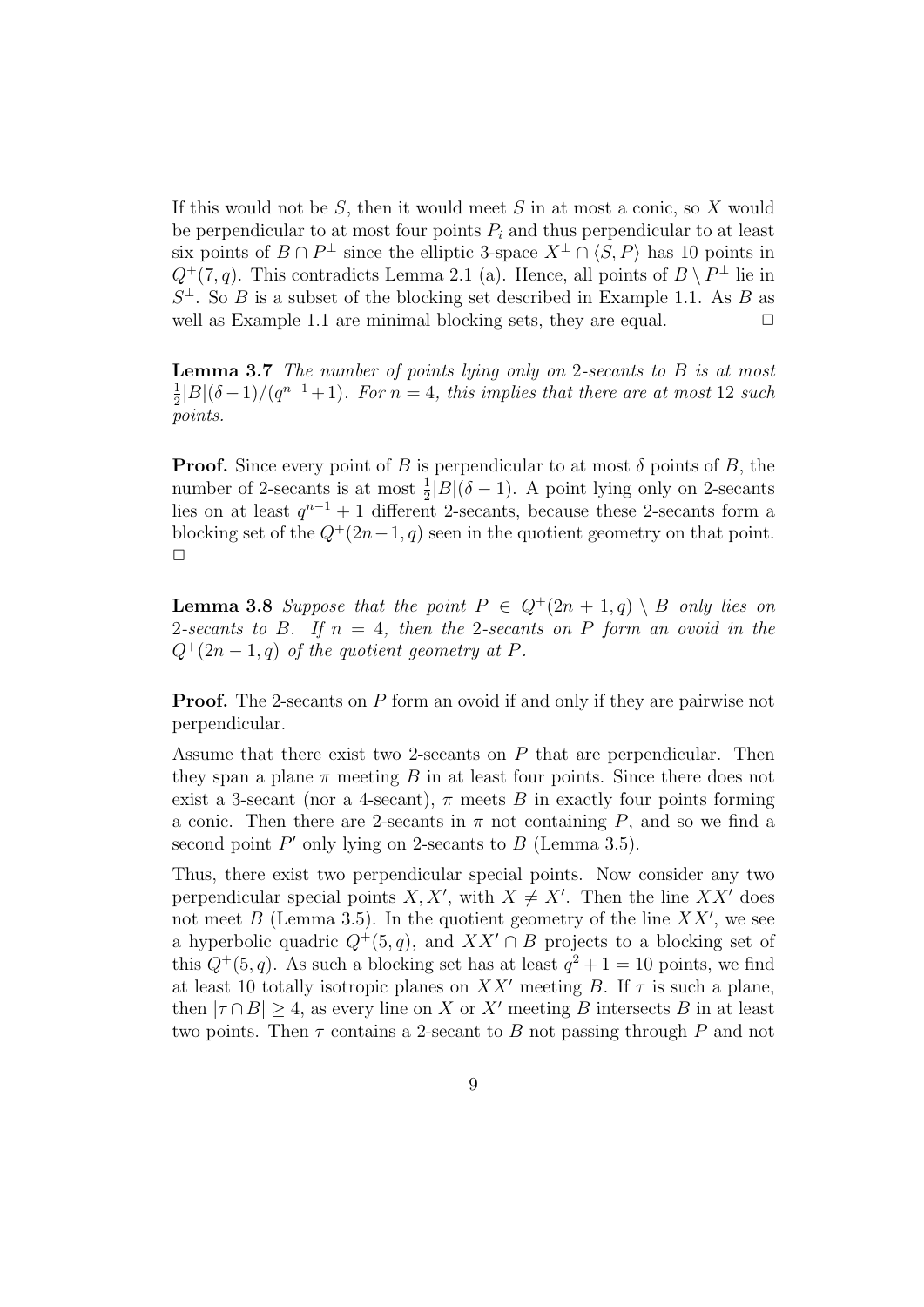passing through  $P'$ . Therefore  $\tau$  contains a third special point. Thus, we find in each of the, at least, 10 planes a new special point. Since there are at most 12 special points (Lemma 3.7), it follows that there are exactly 12 special points and all are perpendicular to  $X$  and  $X'$ . Also, exactly 10 planes on  $XX'$  meet B and these are the 10 planes on one of the 10 new special points.

As in the preceding argument,  $X$  and  $X'$  have been arbitrary perpendicular special points, the same argument shows that the 12 special points are pairwise perpendicular. Hence, the 12 special points generate a totally isotropic subspace. So, they lie together in a generator  $G$ . But this is impossible since the 10 special points different from X and X' project from  $XX'$  onto an ovoid of the hyperbolic quadric  $Q^+(5,q)$  in the quotient geometry of XX'. We have a contradiction.  $\Box$ 

**Theorem 3.9** The three smallest minimal blocking sets B of  $Q^+(2n+1,3)$ ,  $n \geq 3$ , are as follows:

- (1) blocking sets of size  $3^n + 3^{n-3}$  which are truncated cones  $\pi_{n-4}^* \mathcal{O}$ , where  $\pi_{n-4}$  is an  $(n-4)$ -dimensional space contained in  $Q^+(2n+1,3)$ , and where  $\mathcal O$  is an ovoid contained in a 6-dimensional parabolic quadric  $Q(6,3)$  contained in  $\pi_{n-4}^{\perp}$ ;
- (2) blocking sets of size  $3^n + 2 \cdot 3^{n-3}$  which are truncated cones  $\pi_{n-4}^*B$ , where  $\pi_{n-4}$  is an  $(n-4)$ -dimensional space contained in  $Q^+(2n+1,3)$ , and where B is a minimal blocking set of size  $3^3 + 2$ , as described in Example 1.1, contained in a 7-dimensional hyperbolic quadric  $Q^+(7,3)$ contained in  $\pi_{n-4}^{\perp}$ ;
- (3) blocking sets of size  $3^n + 3^{n-2}$  which are truncated cones  $\pi_{n-3}^* \mathcal{O}$ , where  $\pi_{n-3}$  is an  $(n-3)$ -dimensional space contained in  $Q^+(2n+1,3)$ , and where  $\mathcal O$  is an ovoid contained in a 5-dimensional hyperbolic quadric  $Q^+(5,3)$  contained in  $\pi_{n-3}^{\perp}$ .

**Proof.** We use induction on n. For  $n = 3$ , the theorem is proven in Lemma 3.6. Suppose then that  $n \geq 4$ . If there exists a 3-secant to B, then Lemma 3.4 proves that B is a truncated cone  $P^*B'$ , where B' is a minimal blocking set in the quotient geometry  $Q^+(2n-1, q)$  of  $P^{\perp} \cap Q^+(2n+1, q)$ .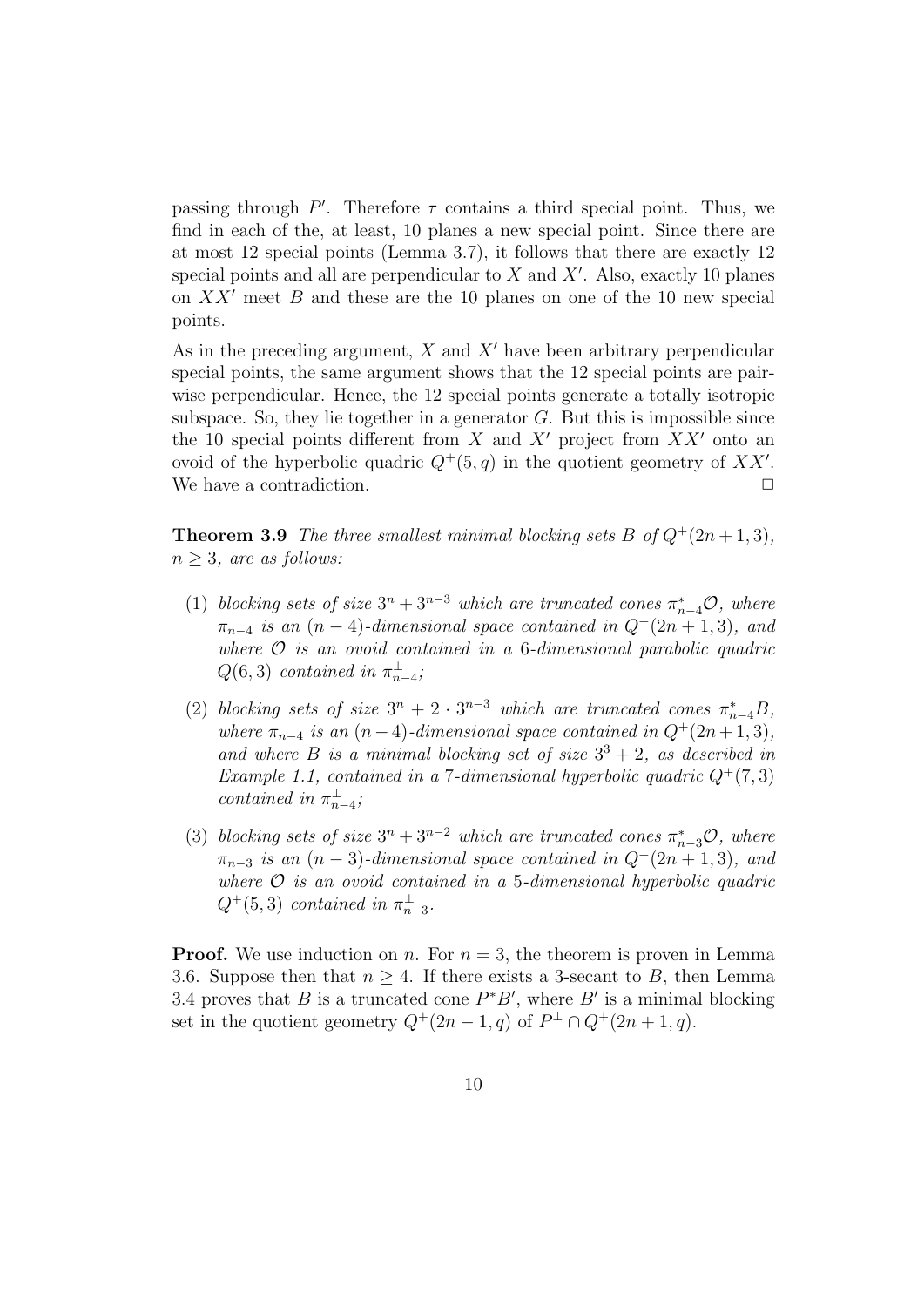Since  $|B'| = |B|/3 \leq q^{n-1} + q^{n-3}$ , we can assume, by induction on *n*, that B' is as described in this theorem. So B' is either a truncated cone  $\pi_{n-5}^* \mathcal{O}_1$ ,  $\pi_{n-5}^* B''$ , or  $\pi_{n-4}^* \mathcal{O}_2$ , where  $\mathcal{O}_1$  and  $\mathcal{O}_2$  are ovoids in respectively  $Q^+(7, q)$  and  $Q^+(5, q)$ , and where B'' is the minimal blocking set of  $Q^+(7, q)$ , described in Example 1.1. The description of  $B$  as presented in the statement of the theorem now follows immediately.

It suffices therefore to prove the existence of a 3-secant. We do this indirectly. Assume that there does not exist a 3-secant. By Lemma 3.3, no line is contained in B. Also, as  $n > 4$ , the quadric  $Q^+(2n+1, q)$  does not have ovoids  $[15]$ . It follows that there exists a 2-secant to  $B$ . Then we find a special point. To derive a contradiction, we distinguish between the cases  $n = 4$  and  $n \geq 5$ .

The case  $n = 4$ . Let P be a special point. By the previous lemma, the 2secants on P form an ovoid in the hyperbolic quadric  $Q^+(7, q)$  seen in the quotient geometry of P. As mentioned in the introduction,  $Q^+(7,3)$  has a unique ovoid, which is in fact an ovoid lying in a parabolic quadric  $Q(6, 3)$ contained in  $Q^+(7,3)$ .

This ovoid has  $q^3 + 1 = 28$  points, so there are 28 different 2-secants on P, which shows that  $|P^{\perp} \cap B| = 56$ . Then  $|B \setminus P^{\perp}| \leq 34$ , so  $|B \setminus P^{\perp}| = 34 - k$ for some  $k > 0$ .

Consider the 2-secants  $l_1, \ldots, l_{28}$  on P. Each such line  $l_i$  contains P and a second point  $P_i$  not in B. At least  $q^3 + 1 = 28$  lines of  $Q^+(9,3)$  on  $P_i$ meet B. Only the line  $P_i P = l_i$  of these lines lies in  $P^{\perp}$ , as the lines  $l_i$  are pairwise non-perpendicular. Thus, at least 27 points of  $P_i^{\perp} \cap B$  lie outside  $P^{\perp}$ . In other words, from the 34 – k points of B outside  $P^{\perp}$ , at most 7 – k are perpendicular to one of the two points of  $l_i \cap B$ . Thus, the number of incident pairs  $(X, Y)$ , with  $X \in P^{\perp} \cap B$  and  $Y \in B \setminus P^{\perp}$ , is at most  $28 \cdot (7 - k)$ .

Consider the points  $Y_1, \ldots, Y_{34-k}$  of  $B \setminus P^{\perp}$ , and let  $y_i$  be the number of points in  $P^{\perp} \cap B$  perpendicular to  $Y_i$ . The hyperplane  $Y_i^{\perp}$  meets each of the lines  $l_1, \ldots, l_{28}$  in a unique point; exactly  $y_i$  of these points lie in B, so  $28 - y_i$ of them lie in  $M := \{P_1, \ldots, P_{28}\}.$  For two different points  $Y_i$  and  $Y_j$ , we have

$$
28 = |M| \ge |Y_i^{\perp} \cap M| + |Y_j^{\perp} \cap M| - |Y_i^{\perp} \cap Y_j^{\perp} \cap M|,
$$

which implies that  $|Y_i^{\perp} \cap Y_j^{\perp} \cap M| \geq 28 - y_i - y_j$ . If  $y_i + y_j \leq 11$ , then the two subspaces generated by  $Y_i^{\perp} \cap M$  and  $Y_j^{\perp} \cap M$  have at least 17 points in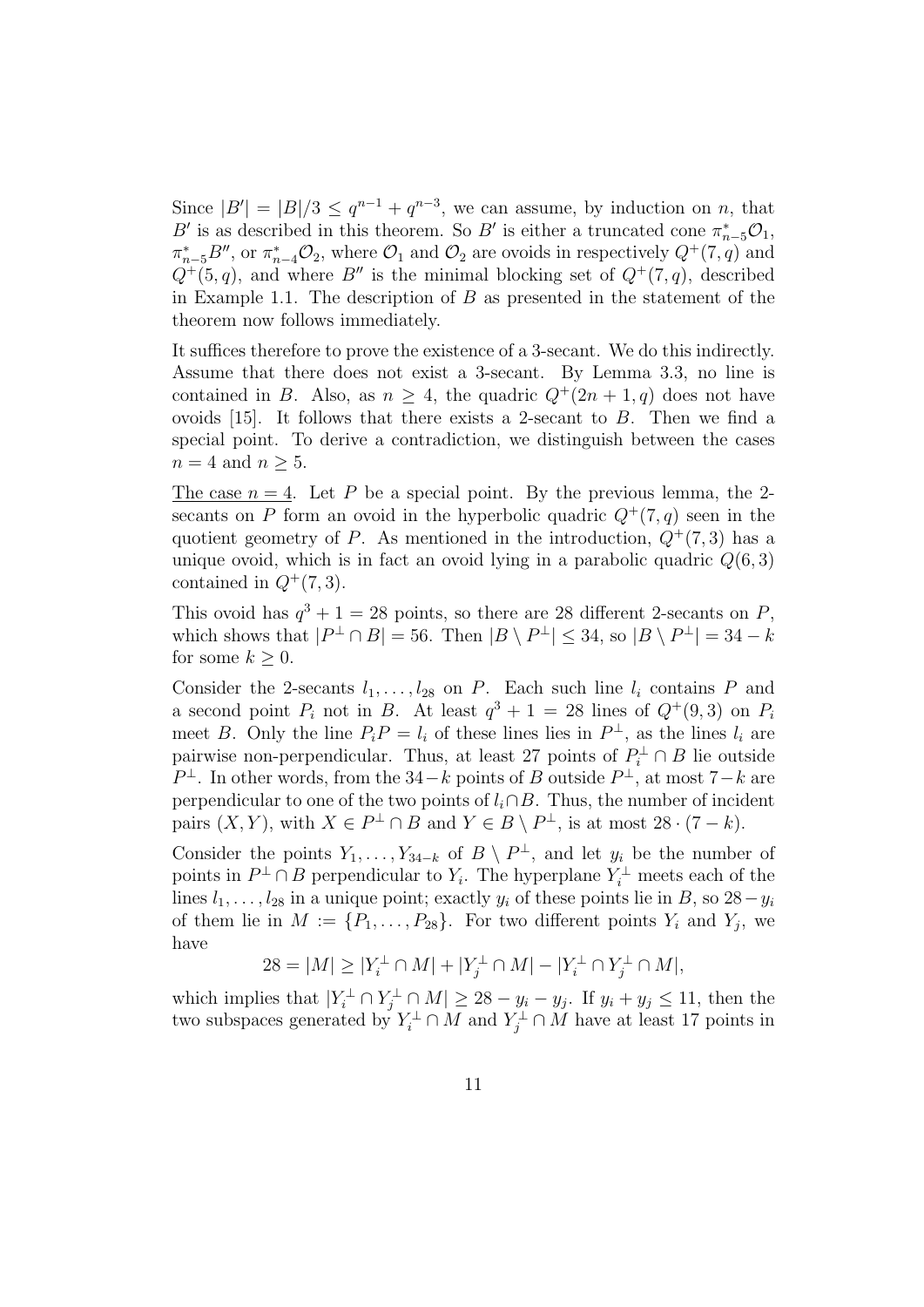common. So,  $Y_i^{\perp} \cap M$  and  $Y_j^{\perp} \cap M$  are two 6-dimensional spaces containing at least 17 points of an ovoid of  $Q(6, q)$ ,  $q = 3$ . From Lemma 3.1 and Remark 3.2,  $Y_i^{\perp} \cap M$  and  $Y_j^{\perp} \cap M$  are equal, so  $Y_i$  and  $Y_j$  lie in the perp of this 6-space  $Q(6, q)$ , which is a conic  $C = Q(2, q)$ .

From counting incidences, we have

$$
\sum y_i \le 28(7-k).
$$

We may assume that  $y_1 \le y_2 \le \ldots \le y_{34-k}$ . Then  $y_1 \le 28(7-k)/(34-k)$ , so  $y_1 < 6$ , that is,  $y_1 \leq 5$ . Assume that  $y_4 \geq 12 - y_1$ . Then

$$
3y_1 + (31 - k)(12 - y_1) \le 28(7 - k),
$$

a contradiction to  $y_1 \leq 5$ . Hence  $y_1 + y_2 \leq y_1 + y_3 \leq y_1 + y_4 \leq 11$ . But then  $Y_1, \ldots, Y_4$  lie in the perpendicular conic C of the 6-space, which is a conic also containing P. Since a conic has  $q + 1 = 4$  points, we have a contradiction.

The case  $n \geq 5$ . First consider the case that there exists a special point lying on at most  $q^{n-1} + q^{n-3}$  different 2-secants. Then the 2-secants to B on this point form a blocking set in the quotient geometry of this point; this blocking set is known by the induction hypothesis. From this description in Theorem 3.9, it is deduced that it contains a 3-secant, so we have a 3-secant in the original space, a contradiction.

Now we consider the case that every special point lies on at least  $q^{n-1}+q^{n-3}+$ 1 different 2-secants. This implies that every special point is perpendicular to at least  $2q^{n-1} + 2q^{n-3} + 2$  points of B. This implies that two special points R and R' are necessarily perpendicular, since otherwise  $|(R^{\perp} \cup R'^{\perp}) \cap B|$  ≥  $3(q^{n-1} + q^{n-3} + 1) > q^n + q^{n-2} \ge |B|.$ 

Consider a special point  $R$ . The 2-secants to  $B$  on this point form a blocking set in the quotient geometry  $Q^+(2n-1,q)$  of this point; as  $n \geq 5$ , then this  $Q^+(2n-1, q)$  does not possess an ovoid, so we find two perpendicular 2-secants on R. Then we find a totally singular plane  $\pi$  on R that contains at least four points in  $B$ . As  $B$  has no 3-secants and does not contain lines, it follows that  $\pi$  has precisely four points in B and these form a conic. This conic has three exterior points, which are R and two more points  $R_1$  and  $R_2$ . These exterior points form a triangle.

It follows from Lemma 2.1 (b) that there exists a point  $P \in B$  with  $P \notin R^{\perp}$ . Then P can not be perpendicular to a point  $Q \in B \cap R^{\perp}$ , since otherwise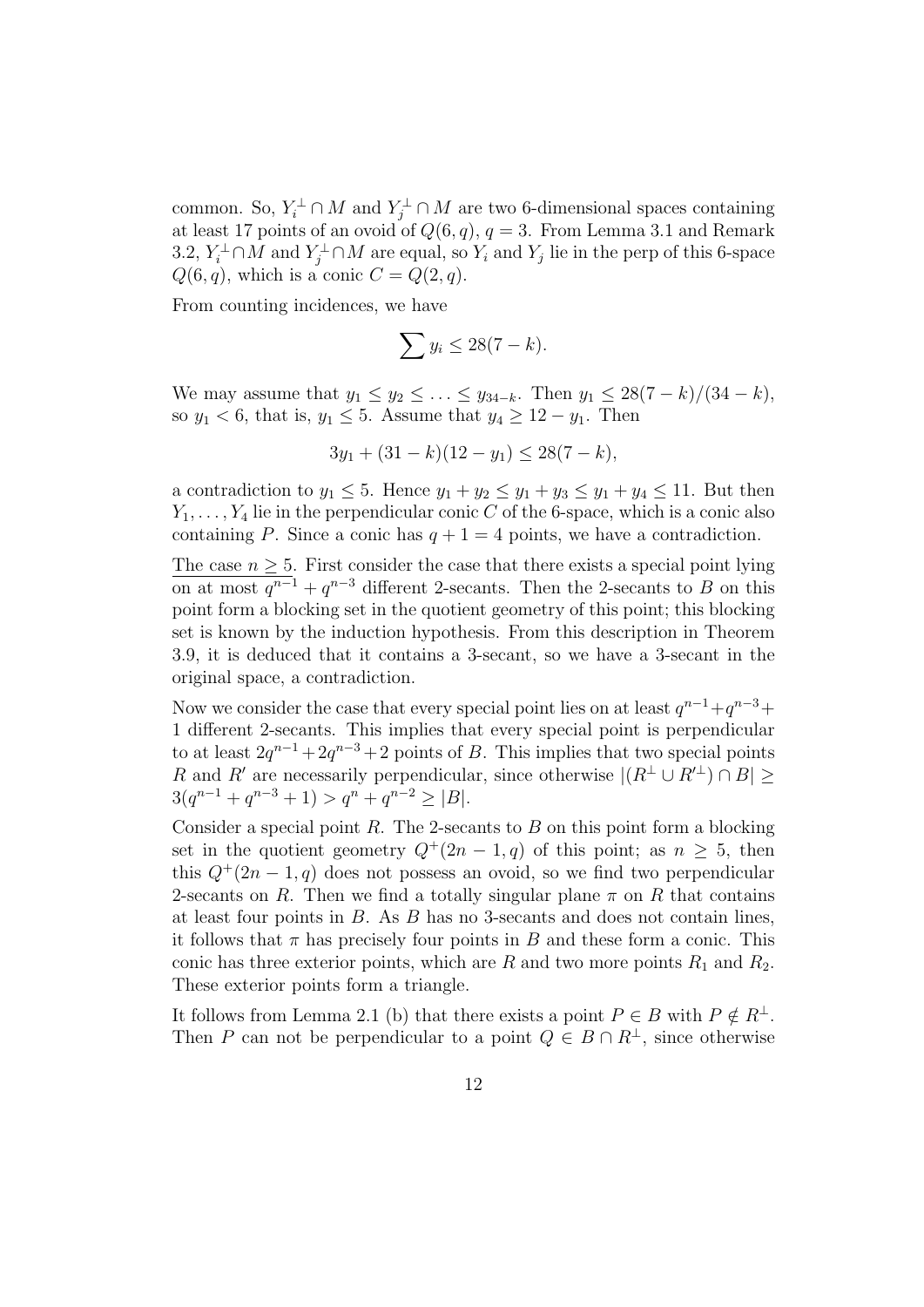the 2-secant  $PQ$  would contain a special point not perpendicular to R. Then the line  $P^{\perp} \cap \pi$  does not contain the four points of the conic  $\pi \cap B$  and hence  $P^{\perp} \cap \pi$  is the line  $R_1R_2$ . As  $R_1$  and  $R_2$  are special points, it follows that the plane  $\pi' = \langle R_1, R_2, P \rangle$  meets B in a conic. As before,  $R_1$  and  $R_2$  are exterior points of this conic. Also as before, this plane  $\pi'$  contains a third special point. This special point is not perpendicular to  $R$ , contradiction.  $\Box$ 

# 4 Blocking sets in  $Q^+(2n+1,2)$

We now characterize the two smallest blocking sets of  $Q^+(2n+1,2)$ . For  $Q^+(5, 2)$ , so  $n = 2$ , this amounts to classifying the unique ovoid and the unique minimal blocking set of size  $6 = 2<sup>n</sup> + 2<sup>n-1</sup>$ . For  $Q<sup>+</sup>(2n + 1, 2)$ ,  $n \ge 3$ , this amounts to classifying a minimal blocking set of size  $2^{n} + 2^{n-3}$  and a minimal blocking set of size  $2^{n} + 2^{n-2}$ . We characterize them both as respectively truncated cones over the unique ovoid of  $Q^+(7,2)$  [12] and over the unique ovoid of  $Q^+(5, 2)$ .

We first characterize the two smallest blocking sets of  $Q^+(5, 2)$ .

**Theorem 4.1** The two smallest blocking sets of  $Q^+(5, 2)$  are the 3-dimensional elliptic quadric  $Q^-(3, 2)$ , and a truncated cone  $P^*Q(2, 2)$ , with  $Q(2, 2)$  a conic contained in  $P^{\perp}$ .

**Proof.** A blocking set of  $Q^+(5, 2)$  corresponds via the Klein correspondence to a cover of lines of  $PG(3, 2)$ .

The ovoids of  $Q^+(5, 2)$  correspond to the spreads of  $PG(3, 2)$ . It is known that  $PG(3, 2)$  only has the regular spread, so the elliptic quadrics  $Q^-(3, 2)$ are the only ovoids of  $Q^+(5, 2)$ .

A minimal blocking set of size 6 of  $Q^-(5, 2)$  corresponds via the Klein correspondence to a minimal cover C of  $PG(3, 2)$  of size 6.

Counting the incidences of the points of  $PG(3, 2)$  with the lines of C, we find that there is an excess of three; in other words, either there are three distinct points covered twice by the lines of  $C$ , or there is one point that is covered three times and a second point covered twice by the lines of  $C$ , or there is one point covered four times by the lines of  $\mathcal{C}$ .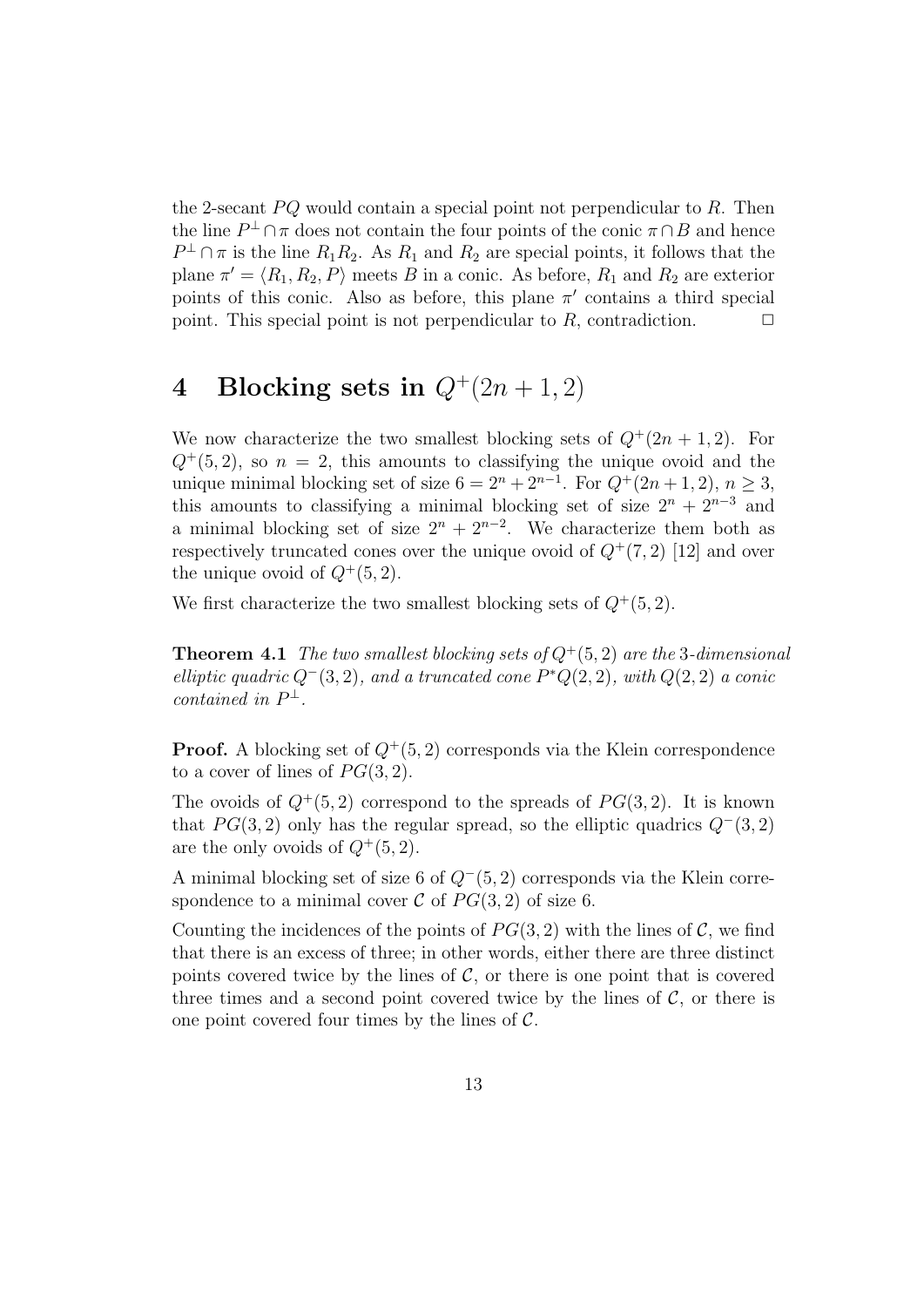But every plane contains at least one point covered at least twice by the lines of C. Hence, by the Bose-Burton result [2], there must be a unique line  $\ell$ whose points are covered twice by the lines of  $\mathcal{C}$ . If  $\ell$  corresponds via the Klein correspondence to the point P of  $Q^+(5, 2)$ , then C translates into a truncated cone  $P^*Q(2,2)$ , with  $Q(2,2)$  a conic in a plane of  $P^{\perp}$ .

We now classify the two smallest blocking sets of  $Q^+(7, 2)$ . It is known that  $Q^+(7, 2)$  has a unique ovoid of size  $2^3 + 1$  [12]. We now assume that B is a minimal blocking set of  $Q^+(7,2)$  of size  $2^3+2$ .

**Theorem 4.2** Every minimal blocking set B of size 10 of  $Q^+(7, 2)$  is a truncated cone  $P^*Q^-(3,2)$ , where  $Q^-(3,2)$  is a 3-dimensional elliptic quadric of  $Q^+(5,2)$  contained in  $P^{\perp}$ .

**Proof.** We have  $|B| = q^3 + \delta$  with  $\delta = 2$ , so B is not an ovoid. Also, Lemma 2.1 (a) implies that  $B$  does not contain lines. Since  $B$  is not an ovoid, there exists a line  $\ell$  of  $Q^+(5, 2)$  containing the two points  $R_1$  and  $R_2$  of B.

Let  $\Pi$  be a generator through  $\ell$ , then  $\Pi \cap B = \{R_1, R_2\}$ . Let S be a point of  $\Pi, S \notin \ell$ . Lemma 2.1 (b) shows that  $|S^{\perp} \cap B|$  ≤ 6. The lines on S meeting B form a minimal blocking set in the quotient geometry on S (Corollary 2.2). This blocking set is not an ovoid, since the lines  $SR_1$  and  $SR_2$  are perpendicular. Hence, there are at least six such lines. It follows that  $|S \cap$  $|B| = 6$  and no line on S meets B in more than one point. Also, S projects  $S^{\perp} \cap B$  onto a minimal blocking set of size 6 of its quotient geometry  $Q^+(5, 2)$ . So, this projection is a truncated cone with a point vertex over a quadric  $Q(2, 2)$ . Thus, the six points of  $S^{\perp} \cap B$  lie in pairs in three planes through a line h on S; also  $h \cap B = \emptyset$ . These three totally singular planes can be written as  $\langle h, l_i \rangle$ , where  $l_1, l_2, l_3$  are lines meeting B in two points.

Each of the lines  $l_i$  meets h in one of its two points other than S. Then, we find a point V on h lying in two of the lines  $l_i$ . As V lies in at least five totally singular lines meeting B (Corollary 2.2), it follows that  $|V^{\perp} \cap B| \geq 7$ . Then Lemma 2.1 (b) implies that every totally singular line on  $V$  that meets  $B$ must meet  $B$  in two points. Then  $V$  lies on exactly five lines that meet  $B$  and the ten points of  $B$  occur in pairs on these lines. In the quotient geometry at V we see thus a blocking set of a  $Q^+(5, 2)$  with five points, which must be an elliptic quadric  $Q^-(3, 2)$ . Hence B is a truncated cone  $V^*Q^-(3, 2)$ .  $\Box$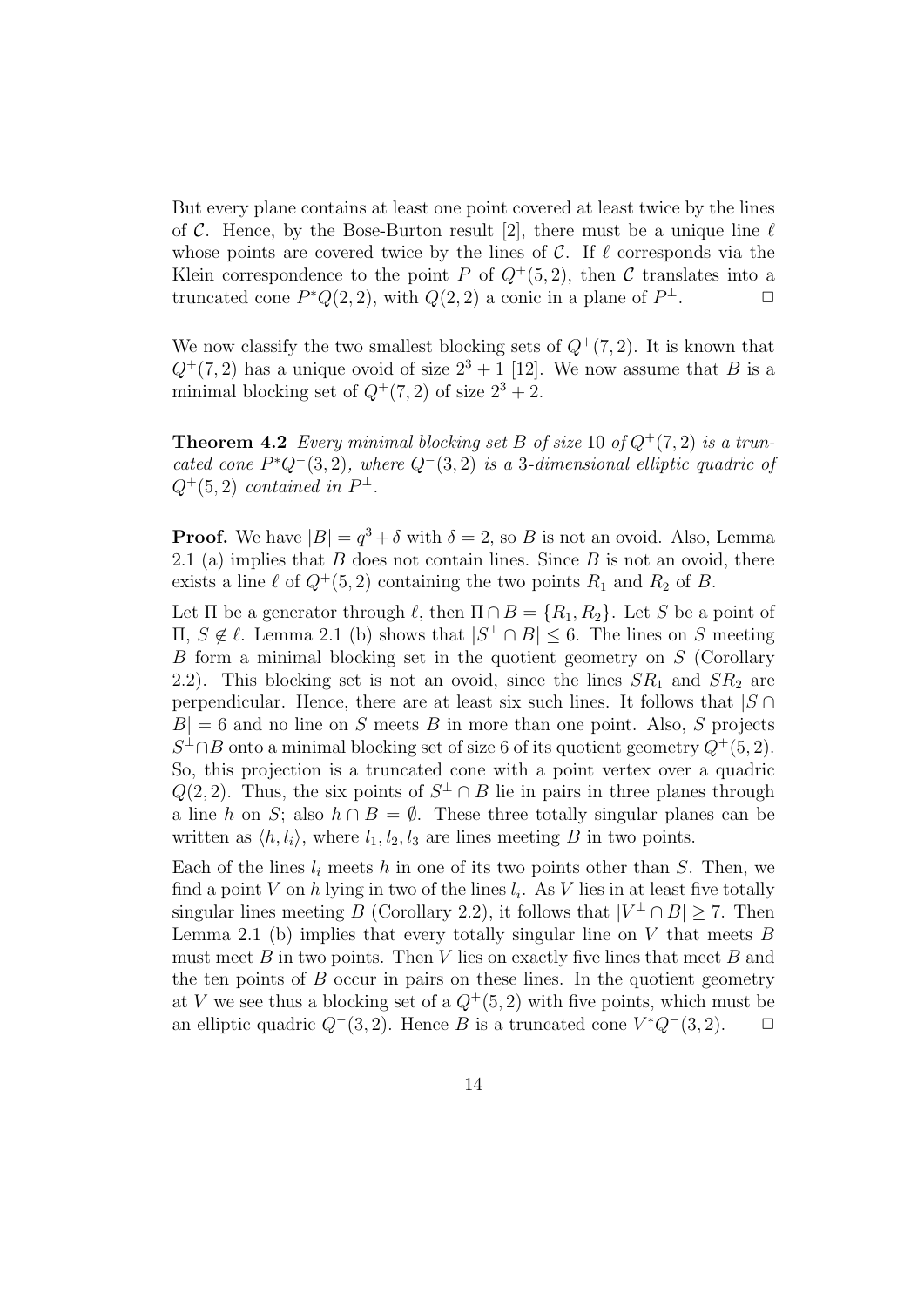We now present the general characterization result for  $Q^+(2n+1,2)$ , for arbitrary  $n \geq 3$ .

**Theorem 4.3** Let B be a minimal blocking set of size at most  $2^n + 2^{n-2}$  of  $Q^+(2n+1,2), n > 3.$ 

Then B is either a truncated cone  $\Pi_{n-4}^* \mathcal{O}$ , with  $\mathcal O$  an ovoid in the quotient geometry  $Q^+(7,2)$  of  $\Pi_{n-4}$ , or a truncated cone  $\Pi_{n-3}^*Q^-(3,2)$ , with  $Q^-(3,2)$ a 3-dimensional elliptic quadric in the quotient geometry  $Q^+(5, 2)$  of  $\Pi_{n-3}$ .

**Proof.** We use induction on n, the case  $n = 3$  handled previously in this section. Suppose now that  $n \geq 4$ .

Put  $|B| = 2^n + \delta$ . It is known that  $Q^+(9, 2)$ , and, by consequence, also  $Q^+(2n+1,2)$ ,  $n>4$ , has no ovoid [1]. Hence we find a totally singular line  $\ell$  containing at least two points  $R_1, R_2$  of B. Let V be the remaining point of  $\ell$ . From Lemma 2.1 we know that  $|R_i^{\perp} \cap B| \leq \delta$ . Hence, at most  $2(\delta - 2)$ points of B outside  $\ell$  are perpendicular to  $R_1$  or  $R_2$ . Then  $|V^{\perp} \cap B| \geq$  $|B| - 2(\delta - 2) > 2^{n-1} + 2^{n-2}$ . Hence  $V \notin B$  and every generator through V contains at least two points of  $B$  (Lemma 2.1). Furthermore, every secant to B on V meets B in exactly two points (Lemma 2.1 (b)).

Then V projects  $V^{\perp} \cap B$  onto a minimal blocking set  $B'$  of  $Q^+(2n-1,2)$ of size  $|B'| = |B|/2 \le 2^{n-1} + 2^{n-3}$ . By induction, these blocking sets B' are characterized as truncated cones  $\Pi_{n-5}^*$ , with  $\mathcal O$  an ovoid in the quotient geometry  $Q^+(7,2)$  of  $\Pi_{n-5}$  with relation to  $Q^+(2n-1,2)$ , or a truncated cone  $\Pi_{n-4}^*Q^-(3,2)$ , with  $Q^-(3,2)$  a 3-dimensional elliptic quadric in the quotient geometry  $Q^+(5, 2)$  of  $\Pi_{n-4}$  with relation to  $Q^+(2n-1, 2)$ . As B is a truncated cone with vertex V over B', then B is either the truncated cone  $\langle V, \Pi_{n-5} \rangle^* \mathcal{O}$ or the truncated cone  $\langle V, \Pi_{n-4} \rangle^* Q^-(3, 2)$ .

### References

- [1] A. Blokhuis and G. E. Moorhouse. Some p-ranks related to orthogonal spaces. J. Algebraic Combin., 4(4):295–316, 1995.
- [2] R. C. Bose and R. C. Burton. A characterization of flat spaces in a finite geometry and the uniqueness of the Hamming and the MacDonald codes. J. Combinatorial Theory, 1:96–104, 1966.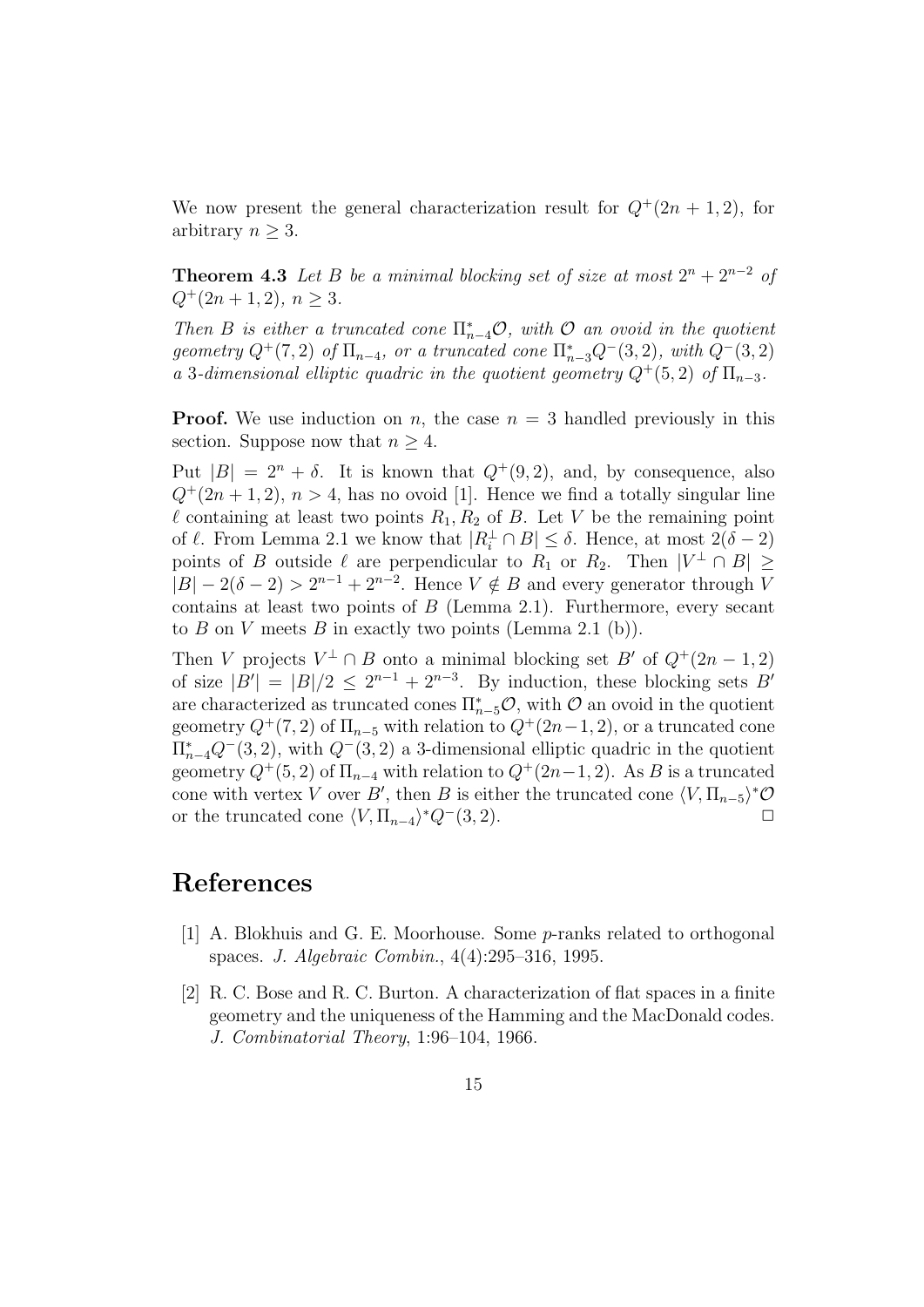- [3] J. De Beule, A. Klein, K. Metsch, and L. Storme. Partial ovoids and partial spreads in hermitian polar spaces. Des. Codes Cryptogr., (2007) doi 10.1007/s10623-007-9047-8.
- [4] J. De Beule and K. Metsch. Small point sets that meet all generators of  $Q(2n, p)$ ,  $p > 3$  prime. J. Combin. Theory Ser. A, 106(2):327-333, 2004.
- [5] J. De Beule and K. Metsch. The smallest point sets that meet all generators of  $H(2n, q^2)$ . Discrete Math., 294(1-2):75-81, 2005.
- [6] J. De Beule and L. Storme. The smallest minimal blocking sets of  $Q(6, q)$ , q even. *J. Combin. Des.*, 11(4):290–303, 2003.
- [7] J. De Beule and L. Storme. On the smallest minimal blocking sets of  $Q(2n, q)$ , for q an odd prime. *Discrete Math.*, 294(1-2):83–107, 2005.
- [8] J. De Beule and L. Storme. Blocking all generators of  $Q^+(2n+1, 3)$ ,  $n >$ 4. Des. Codes Cryptogr., 39(3):323–333, 2006.
- [9] G. L. Ebert and J. W. P. Hirschfeld. Complete systems of lines on a Hermitian surface over a finite field. Des. Codes Cryptogr., 17(1-3):253– 268, 1999.
- [10] The GAP Group. GAP Groups, Algorithms, and Programming, Version 4.4.9, 2006.
- [11] W. M. Kantor. Ovoids and translation planes. Canad. J. Math., 34(5):1195–1207, 1982.
- [12] W. M. Kantor. Spreads, translation planes and Kerdock sets. I. SIAM J. Algebraic Discrete Methods, 3(2):151–165, 1982.
- [13] K. Metsch. Blocking sets in projective spaces and polar spaces. J. Geom., 76(1-2):216–232, 2003. Combinatorics, 2002 (Maratea).
- [14] K. Metsch. Small point sets that meet all generators of  $W(2n + 1, q)$ . Des. Codes Cryptogr., 31(3):283–288, 2004.
- [15] E. Shult. Nonexistence of ovoids in  $\Omega^+(10,3)$ . J. Combin. Theory Ser. A, 51(2):250–257, 1989.